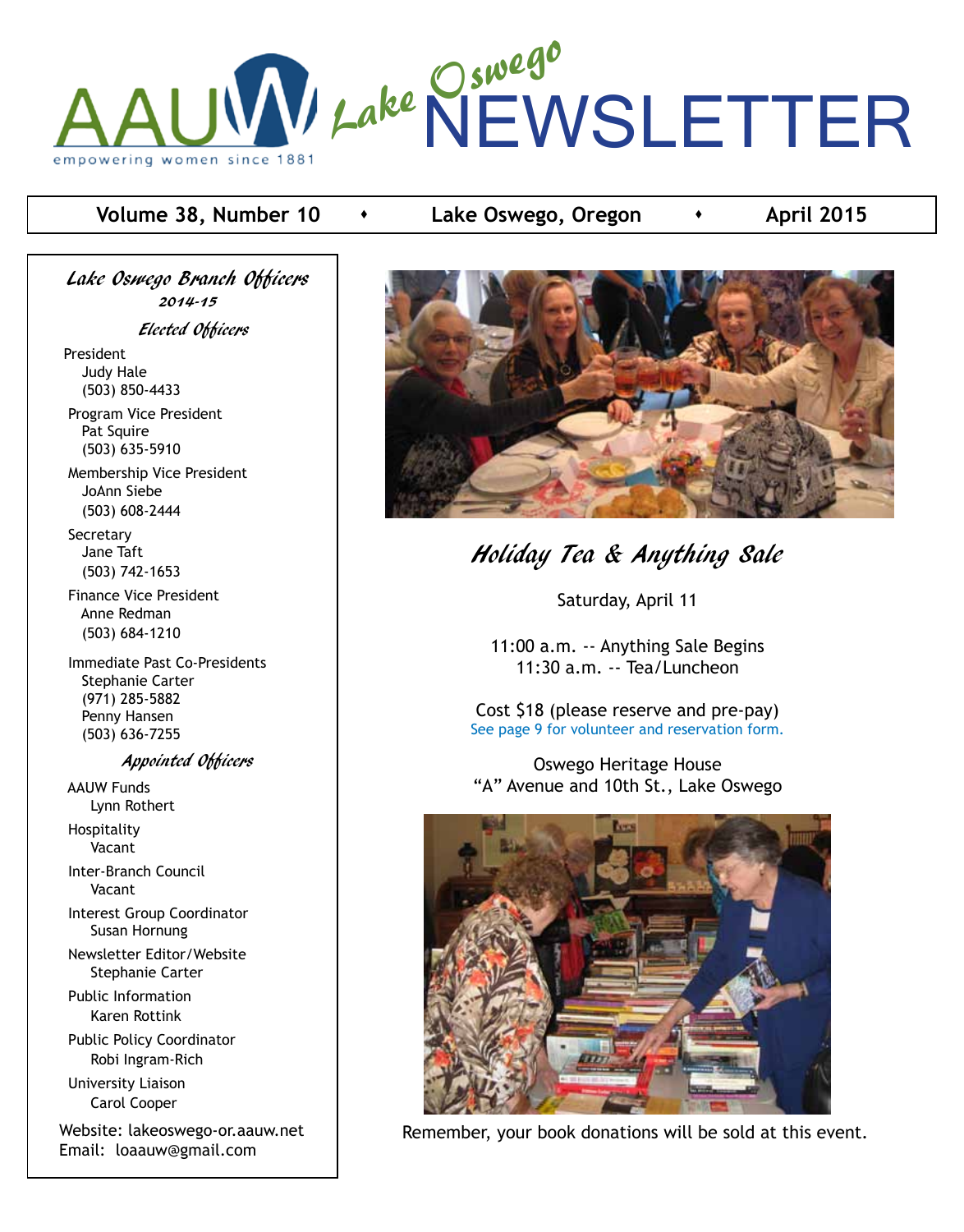#### **Page 2 c c April 2015**



### Hale & Hearty

by Judy Hale, President

Happy Easter Members! I hope many of you are planning on attending our major fundraiser of the year, the Holiday Tea and Anything Sale. There is a form on page 9. It is always a very special event and I think this year it will be exceptional. We know Penny Hanson will make sure there is a lot of good food. This year each table will have a different holiday theme and a unique tea pot. See you there! I will be pouring tea.

We are sending 4 voting delegates to the AAUW convention in Redmond. The delegates were elected at our March annual business meeting. Attending and voting for the branch will be Judy Hale (your president), Pat Squire (your presidentelect), Margaret Ricks (your programs vicepresident elect) and a new member, Pat Nida.

Equal pay day is April 14. There will be many events throughout the state. We learned a lot about equal pay at our September, 2014, branch meeting, where Roberta Philip, Chair of Oregon Council of Civil Rights, spoke. She told us many startling facts including that women who work full time in Oregon earn about 80 cents for every dollar men earn. Lower pay over a lifetime translates into less income saved for retirement and less income used in computing their Social Security benefit. I am so glad we were given the opportunity to have so many important women come and talk to our group this year. I have certainly learned a lot and I hope you have enjoyed our programs too.

Remember is it time to pay our AAUW dues. The membership renewal form is included in this newsletter also.

### Recap of Sunny Petit Presentation

#### by Karen Rottink

Sunny Petit, Executive Director of the Center for Women's Leadership, spoke to our members on March 14. The Center provides training to 174 girls and young women from 34 schools. The training is helping these women to consider running for office or striving for leadership positions in business. Ms. Petit said it takes seven requests before most women decide to run for office. The program is planting the idea and helping the young women to build confidence. AAUW OR donates \$1,500 to the Center for these leadership sessions. The program tuition costs \$250, but donations help pay the costs.

Ms. Petit discussed the need for more women in leadership. Only 5% of CEOs are women and less than 20% of legislators are women. Women bring an additional perspective to decision-making in organizations. Issues important to women do not always get the needed support or may not even be considered when women are not included in making the decisions.

Addressing the gender pay gap, Ms. Petit said that 7% of women negotiate their pay on their first job while 57% of men do. To help close this gap, AAUW is involved with the Start Smart Wage Project. This program offers university women and men training in how to negotiate their pay starting with their first job.

Ms. Petit said that in Europe it is common for legislative bodies to have gender quotas. In the United States, the state of Iowa began requiring all commissions and boards to have 50/50 gender representation. Also, there is a United Nations program named "He for She." This program is about men helping women become leaders.

Continued on page 4.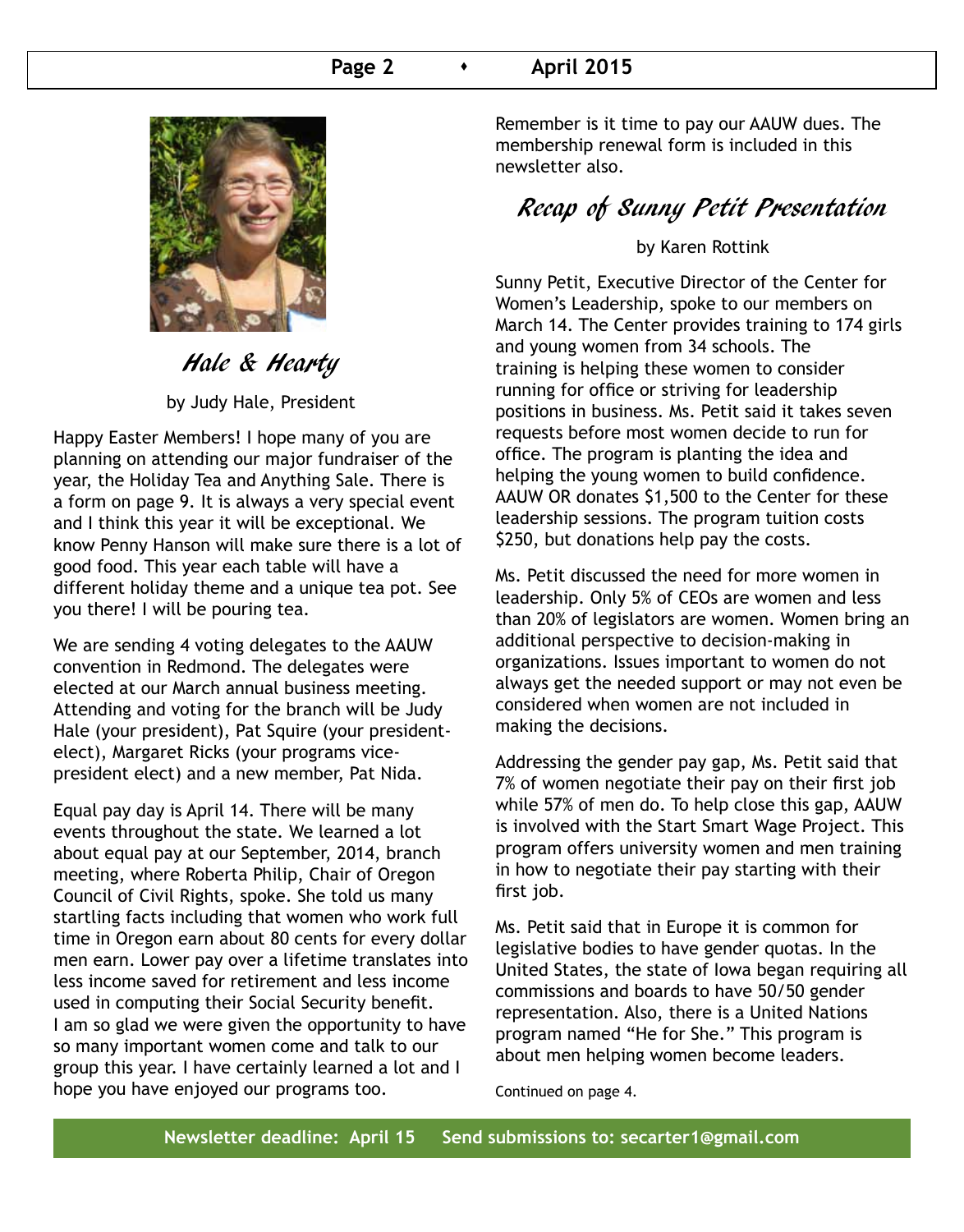#### **Page 3 • April 2015**

#### 2015 LO AAUW Donation Form

Name was also as  $\sim$  100  $\mu$  and  $\mu$  and  $\mu$  and  $\mu$  and  $\mu$  and  $\mu$  and  $\mu$ 

City/State/Zip 2000 and 2000 and 2000 and 2000 and 2000 and 2000 and 2000 and 2000 and 2000 and 200

Address \_\_\_\_\_\_\_\_\_\_\_\_\_\_\_\_\_\_\_\_\_\_\_\_\_\_\_\_\_\_\_\_\_\_\_\_\_\_\_\_\_\_\_\_\_\_\_\_\_\_

**LOCAL SCHOLARSHIP DONATION:**

\$\_\_\_\_\_\_\_\_\_\_\_ Donation Amount **—** Write check to *Lake Oswego AAUW* PLEASE NOTE: THIS DONATION IS **NOT** TAX DEDUCTIBLE

#### **NATIONAL AAUW FUNDS DONATION:**

\$\_\_\_\_\_\_\_\_\_\_\_ Donation Amount **—** Write check to *AAUW Funds*

ALL NATIONAL CONTRIBUTIONS ARE FULLY TAX DEDUCTIBLE

Giving unrestricted gifts to AAUW FUNDS (#9110) provides support where needed most, but you can choose a specific fund:

**[ ] #9110 General Foundation Support — Allocated where most needed** 

[ ] #4336 Educational Opportunities Fund **—** Supports fellowships and grants

[ ] #9170 Eleanor Roosevelt Fund **—** Supports AAUW research studies

[ ] #4337 Public Policy Fund **—** Supports advocacy for laws fair to women

[ ] #3999 Legal Advocacy Fund **—** Supports legal rights for those facing discrimination

[ ] #4339 Leadership Programs Fund **—** Supports programs like NCCWSL

[ ] #4363 Oregon's Betsy McDowell Research & Projects Fund

Gifts of \$100–\$174 confer membership in the Oregon Century Club Gifts of \$175 or above confer membership in the Oregon Century Club Plus

Gifts of \$25 or more to either local scholarship or AAUW Funds may be designated to honor a friend or loved one.

This gift is a memorial (deceased) to \_\_\_\_\_\_\_\_\_\_\_\_\_\_\_\_\_\_\_\_\_\_\_\_\_\_\_\_\_\_\_\_\_\_

This gift is a tribute (living) to \_\_\_\_\_\_\_\_\_\_\_\_\_\_\_\_\_\_\_\_\_\_\_\_\_\_\_\_\_\_\_\_\_\_

Acknowledgement should be sent to:

Name \_\_\_\_\_\_\_\_\_\_\_\_\_\_\_\_\_\_\_\_\_\_\_\_\_\_\_\_\_\_\_\_\_\_\_\_\_\_\_\_\_\_\_\_\_\_\_\_\_\_\_\_

Address \_\_\_\_\_\_\_\_\_\_\_\_\_\_\_\_\_\_\_\_\_\_\_\_\_\_\_\_\_\_\_\_\_\_\_\_\_\_\_\_\_\_\_\_\_\_\_\_\_\_

**Send this form and check to: LO AAUW, PO Box 416, Marylhurst, Oregon 97036**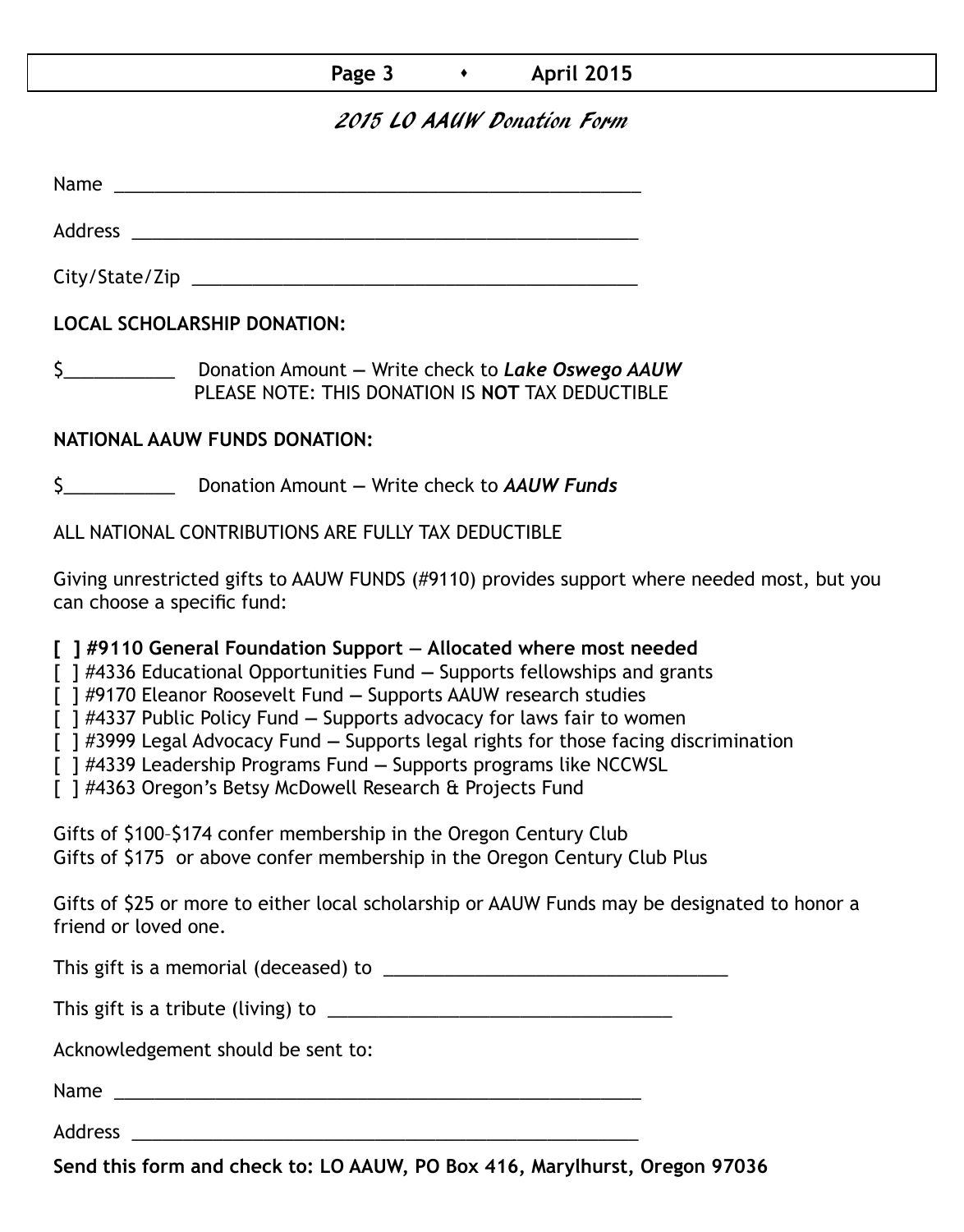#### **Page 4 • April 2015**

Sunny Petit Talk contiued from page 2.

Ms. Petit recommended a film called "Misrepresentation" (available on Netflix), which members may wish to view. The film explores the influence of the media on girls.

As former Governor Barbara Roberts once said, "You can't be what you can't see." The Center is helping girls and women in Oregon see and be leaders.



Pat Squire and Sunny Petit laugh together at the "Beyond Lean In" Talk

### Interest Groups

#### **Tuesday Morning Books 4th Tuesday at 11:00 a.m.**

Date: April 28 Book: *The Care and Management of Lies* by Jacqueline Spears Location: Szechuan Kitchen, Lake Oswego Leader: JoAnn Frost For more information, contact Dixie Kroupa, (503) 697-8028, dixie.kroupa@comcast.net

#### **Murder by the Book 2nd Wednesday at 12:00 p.m.**

Date: April 8

Book: *The Good Friday Murder* by Lee Harris Location: 4949 Meadows Rd., Suite 400, Lake Oswego

Bring your lunch, refreshments provided. For more information, contact Jane Taft, (503) 742-1653, taft.jane@gmail.com

#### **Interpretive Books 3rd Thursday at 9:30 a.m.**

Date: April 16 Book: *Poetry (Great Books)* by Emily Dickinson Leader: Heather Hall Hostess: Sue Kingzett For more information, contact Linda Watkins, (503) 694-2334, l.and.m.watkins@gmail.com or Laura Eyer, (503) 982-3522, eyerfamily@wbcable.net

#### **Thursday Evening Books 4th Thursday at 7:30 p.m.**

Date: April 23 Book: *I Know Why the Caged Bird Sings* by Maya Angelou Hostess: Judy Hale For more information, contact Sandra Hoover, (503) 635-0952, sandraleehoover@comcast.net or Suzanne Kaveckis, (503) 678-1641, smkaveckis@ centurytel.net

#### **Friday Books 4th Friday at 10:00 a.m.**

Date: April 24

Book: *Suite Francaise* by Irene Nemirovsky Location: West Linn Public Library, Bamboo Room Leader: Peggy Johnson For more information, contact Irene Romero, (503) 657-6159, ireneromero@mac.com

#### **Portland Center Stage Date and Time Vary**

It will soon be time to purchase your season tickets! Season ticket holders for the Portland Center Stage's Thursday matinees will enjoy a year of musicals, dramas and comedies. For more information, contact Betty Barber, (503) 675-0594, barberbc@yahoo.com

#### **Laffalot Bridge 2nd & 4th Mondays at 1:00 p.m.**

Date: April 13 & 27

If you would like to be added to the substitute list, or for more information, contact Bettirae Willis, (503) 891-6232 (cell), bewillis@easystreet.net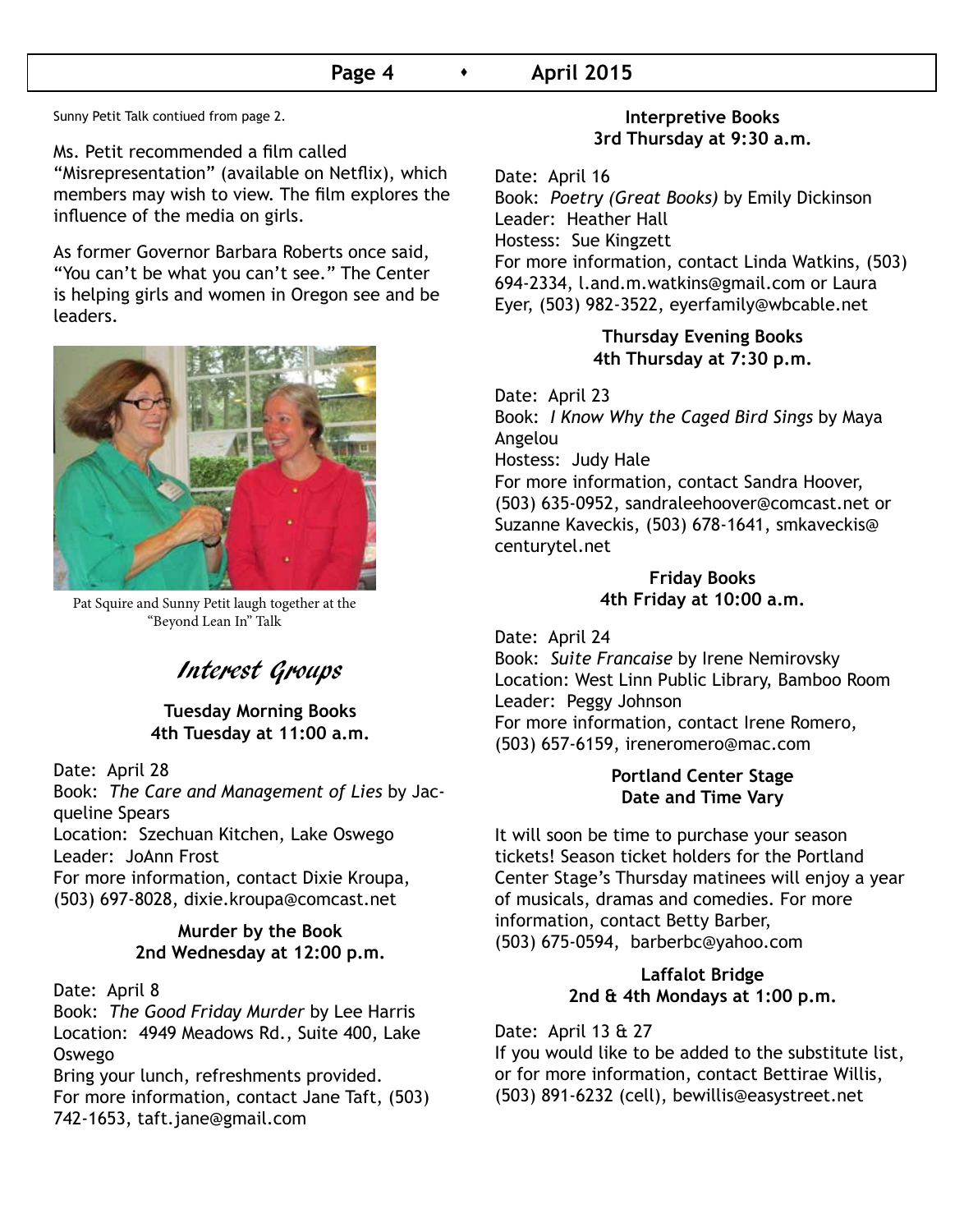| April 2015 |  |
|------------|--|
|            |  |

| Sunday | Monday                          | Tuesday                                  | Wednesday                     | Thursday                                                                | Friday                                 | Saturday                                 |
|--------|---------------------------------|------------------------------------------|-------------------------------|-------------------------------------------------------------------------|----------------------------------------|------------------------------------------|
|        |                                 |                                          | 1<br>Board<br>Meeting         | $\overline{2}$                                                          | $\overline{3}$                         | $\overline{4}$                           |
| 5      | 6                               | $\overline{7}$                           | 8<br>Murder by<br>the<br>Book | 9<br>Second<br>Thursday<br><b>Bridge</b><br>(former Third<br>Wednesday) | 10                                     | 11<br>Annual Tea<br>$\mathbf{a}$<br>Sale |
| 12     | 13<br>Laffalot<br><b>Bridge</b> | 14                                       | 15                            | 16<br>Interpretive<br><b>Books</b>                                      | 17                                     | 18                                       |
| 19     | 20                              | 21                                       | 22                            | 23<br>Thursday<br>Evening<br><b>Books</b>                               | 24<br>Fourth<br>Friday<br><b>Books</b> | 25                                       |
| 26     | 27<br>Laffalot<br><b>Bridge</b> | 28<br>Tuesday<br>Morning<br><b>Books</b> | 29                            | 30 <sup>°</sup>                                                         |                                        |                                          |

# Laffalot Bridge

We are looking for a few good women to come and play bridge with us. We play on the 2nd and 4th Mondays from 1pm to 4pm and play at each others' homes. Don't be concerned about your skill as we began some years back seeking to have fun while we were improving our game. We still aspire to do that. We are hoping for substitutes to add to our list as well as new players. Please consider contacting our group coordinator, Bettirae Willis, at (503) 635-5057 or drop her an email at bewillis@easystreet.net.

#### AAUW'S Mission

Advancing equity for women and girls through advocacy, education, and research.

#### AAUW's Value Promise

By joining AAUW, you belong to a community that breaks through educational and economic barriers so that all women have a fair chance.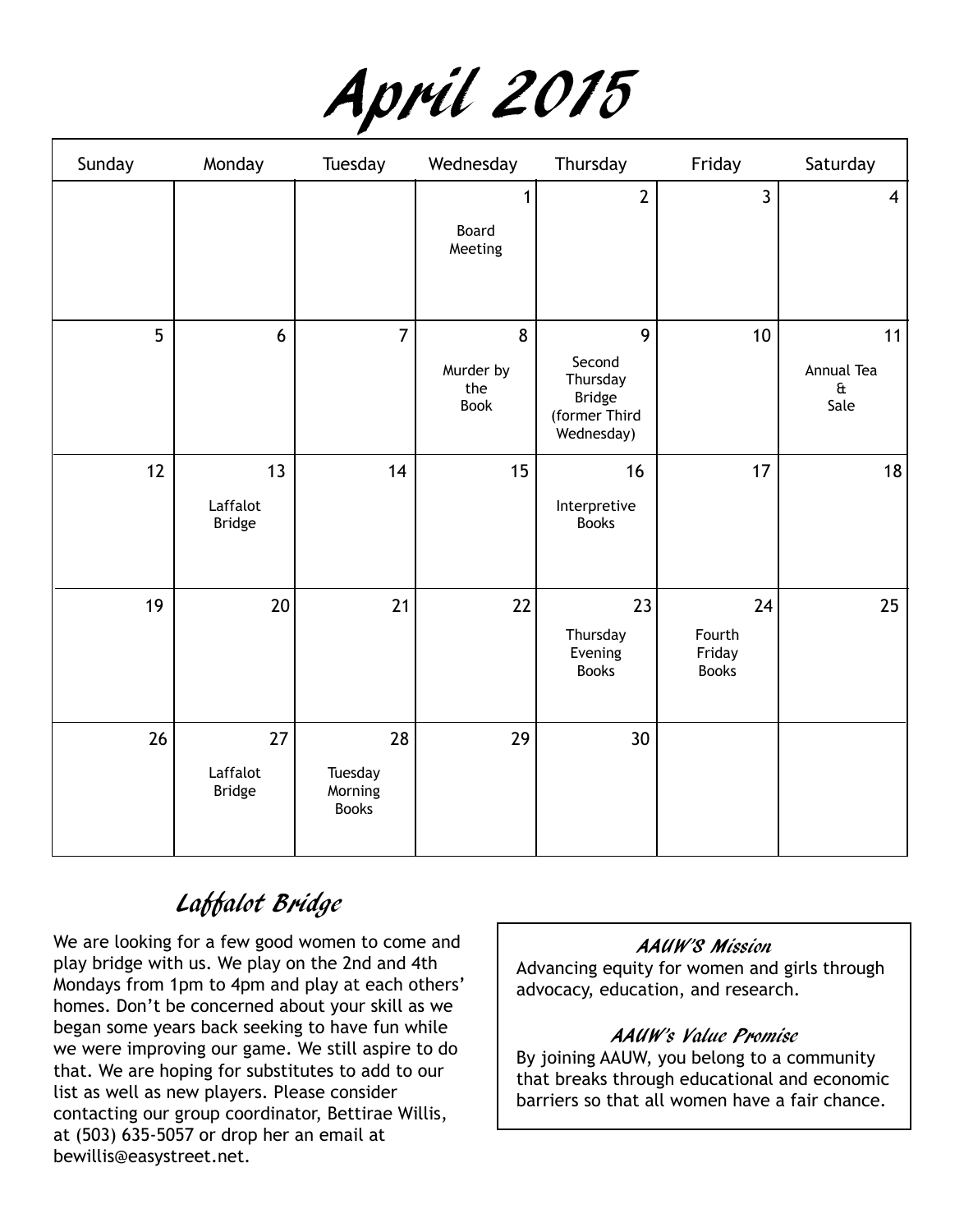#### **Second Thursday Bridge 2nd Thursday at 1:00 p.m.**

Date: April 9

If you would like to be added to the substitute list, or for more information, contact Penny Hansen, (971) 221-7765 (cell), pennyhansen@comcast.net

#### **Delightful Dining Date Varies**

For more information, contact Jane Taft, (503) 742- 1653, taft.jane@gmail.com

#### **Exploring Our Northwest Date Varies**

For more information, contact Sue Kingzett, (503) 706-8184 (cell), sezett@msn.com



# Marylhurst President Melody Rose is Keynote Speaker at May 9 Annual Luncheon

by Pat Squires

Dr. Melody Rose, the 15th President of Marylhurst University, will be the featured speaker at our Annual Luncheon to be held May 9 at Bugatti's Ristorante in West Linn.

In August 2014, Dr. Rose joined Marylhurst where she is responsible for the 121-year old institution, its students, faculty and alumni. With 1240 students in both undergraduate and graduate programs, the University's history includes a strong commitment to the fine and performing arts and a heritage link to the Sisters of the Holy Names.

Dr. Rose came to Marylhurst from her position as the first female Chancellor of the Oregon University System (OUS), where she oversaw \$5.5 billion in state assets distributed across seven public universities. She led the OUS through an unprecedented period of reform, resulting in greater delegation to the universities. She also served as chief academic officer of the OUS, which included responsibility for strategic planning, academic priorities and policies, and public-private partnerships.

Prior to her roles with OUS, Dr. Rose served in a number of leadership roles at Portland State University (PSU), resulting in her service as Vice Provost for Academic Programs and Instruction and Dean of Undergraduate Studies.

Dr. Rose is a nationally-recognized scholar of women and politics. She has authored a number of award-winning books, articles, and chapters on the U.S. presidency, social policy, women and politics, and elections. Her proudest achievement while at PSU was as founder and first director of the Center for Women, Politics and Policy (now the Center for Women's Leadership) and the founding director of the NEW Leadership Oregon program. She was also professor and chair of the political science department before moving in to academic administration.

Dr. Rose has earned numerous awards, including the 2008 PSU Alumni Association Distinguished Faculty Achievement Award; the 2010 Governor's Women of Achievement Award, and the Portland Business Journal's 2013 Orchid Award. In addition to spending time with her family, Dr. Rose volunteers for education, civic engagement, and women's organizations. She served as president of the City Club of Portland in 2011, and currently serves on the Habitat for Humanity Portland-Metro East Board, and is an active member of the Oregon chapter of the International Women's Forum.

She received her bachelor's degree from UC Santa Cruz and a Master's in Public Administration, Master in Government, and Ph.D. in Government from Cornell University. Her fourth book, Women and Executive Office: Pathways and Performance, was published as a lead-up to the 2012 elections.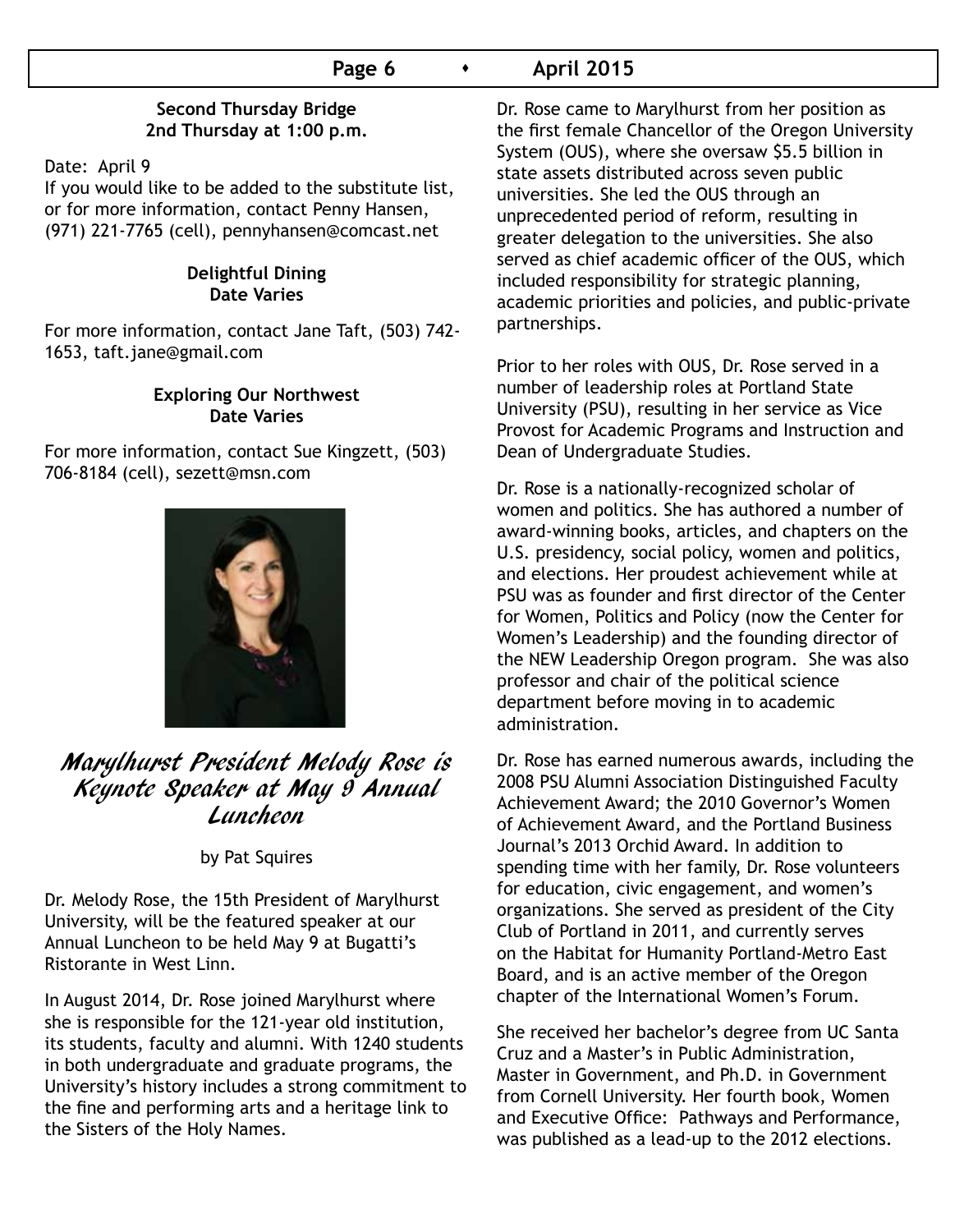### **Page 7 • April 2015**

### AAUW Lake Oswego Branch Membership Application and Dues Statement 2015-16

Please print. Highlight any additions, changes or corrections.

| Spouse's name                                                                                                                                                                                                                                                       |                                                                                                                                                                                                                                                               |                                                                                                                                                                                                                                                                                                                                                                      |
|---------------------------------------------------------------------------------------------------------------------------------------------------------------------------------------------------------------------------------------------------------------------|---------------------------------------------------------------------------------------------------------------------------------------------------------------------------------------------------------------------------------------------------------------|----------------------------------------------------------------------------------------------------------------------------------------------------------------------------------------------------------------------------------------------------------------------------------------------------------------------------------------------------------------------|
|                                                                                                                                                                                                                                                                     |                                                                                                                                                                                                                                                               |                                                                                                                                                                                                                                                                                                                                                                      |
|                                                                                                                                                                                                                                                                     |                                                                                                                                                                                                                                                               |                                                                                                                                                                                                                                                                                                                                                                      |
|                                                                                                                                                                                                                                                                     |                                                                                                                                                                                                                                                               |                                                                                                                                                                                                                                                                                                                                                                      |
|                                                                                                                                                                                                                                                                     |                                                                                                                                                                                                                                                               |                                                                                                                                                                                                                                                                                                                                                                      |
|                                                                                                                                                                                                                                                                     |                                                                                                                                                                                                                                                               |                                                                                                                                                                                                                                                                                                                                                                      |
|                                                                                                                                                                                                                                                                     |                                                                                                                                                                                                                                                               |                                                                                                                                                                                                                                                                                                                                                                      |
|                                                                                                                                                                                                                                                                     |                                                                                                                                                                                                                                                               |                                                                                                                                                                                                                                                                                                                                                                      |
|                                                                                                                                                                                                                                                                     |                                                                                                                                                                                                                                                               |                                                                                                                                                                                                                                                                                                                                                                      |
| $\Box$ New $\Box$ Renewing $\Box$ Life $\Box$ Honorary Life $\Box$ Dual $\Box$ Student                                                                                                                                                                              |                                                                                                                                                                                                                                                               |                                                                                                                                                                                                                                                                                                                                                                      |
| Please make checks payable to: AAUW Lake Oswego Branch                                                                                                                                                                                                              |                                                                                                                                                                                                                                                               |                                                                                                                                                                                                                                                                                                                                                                      |
| \$49 National Association Dues<br>\$16 State Dues<br>\$17 Branch Dues<br>-----------------------                                                                                                                                                                    |                                                                                                                                                                                                                                                               | *\$46 of your annual dues is tax<br>deductible. \$3 supports our<br>lobby efforts and \$1 is for the<br>Oregon Newsletter. Your dues<br>may be deductible as a business                                                                                                                                                                                              |
| \$82 Total Dues*                                                                                                                                                                                                                                                    |                                                                                                                                                                                                                                                               | expense.                                                                                                                                                                                                                                                                                                                                                             |
| \$25 Student Affiliate Dues**<br>Amount enclosed ___________                                                                                                                                                                                                        |                                                                                                                                                                                                                                                               | **Student dues-undergraduate<br>only, \$16 is tax deductible.                                                                                                                                                                                                                                                                                                        |
|                                                                                                                                                                                                                                                                     | Participate! Share your skills and talents.                                                                                                                                                                                                                   |                                                                                                                                                                                                                                                                                                                                                                      |
| <b>SKILLS</b><br>Computer<br>Design/Graphics<br>Database Management<br>Web site maintenance<br><b>Desktop Publishing</b><br><b>Newsletter Editor</b><br>Photography<br>Writing/Editing<br><b>Table Decoration</b><br><b>Food Preparation</b><br><b>Fund Raising</b> | <b>BRANCH SUPPORT</b><br>Monthly programs & Events<br>Set up/Take Down<br>Greeter at events<br><b>Newsletter Distribution</b><br><b>Publicity Distribution</b><br><b>Directory Management</b><br><b>Food Preparation</b><br>Holiday Gala<br>New member friend | <b>INTEREST GROUPS</b><br><b>Book Groups</b><br>2nd Wednesday (mystery<br>group) - noon<br>_____ 3rd Thursday - morning<br>____ 4th Tuesday - morning<br>4th Thursday - evening<br>4th Friday - morning<br><b>Bridge Groups</b><br>Laffalot, 2nd, 4th Monday<br>2nd Thursday<br>Other<br>Delightful Dining<br>____ Explore Northwest<br><b>Portland Center Stage</b> |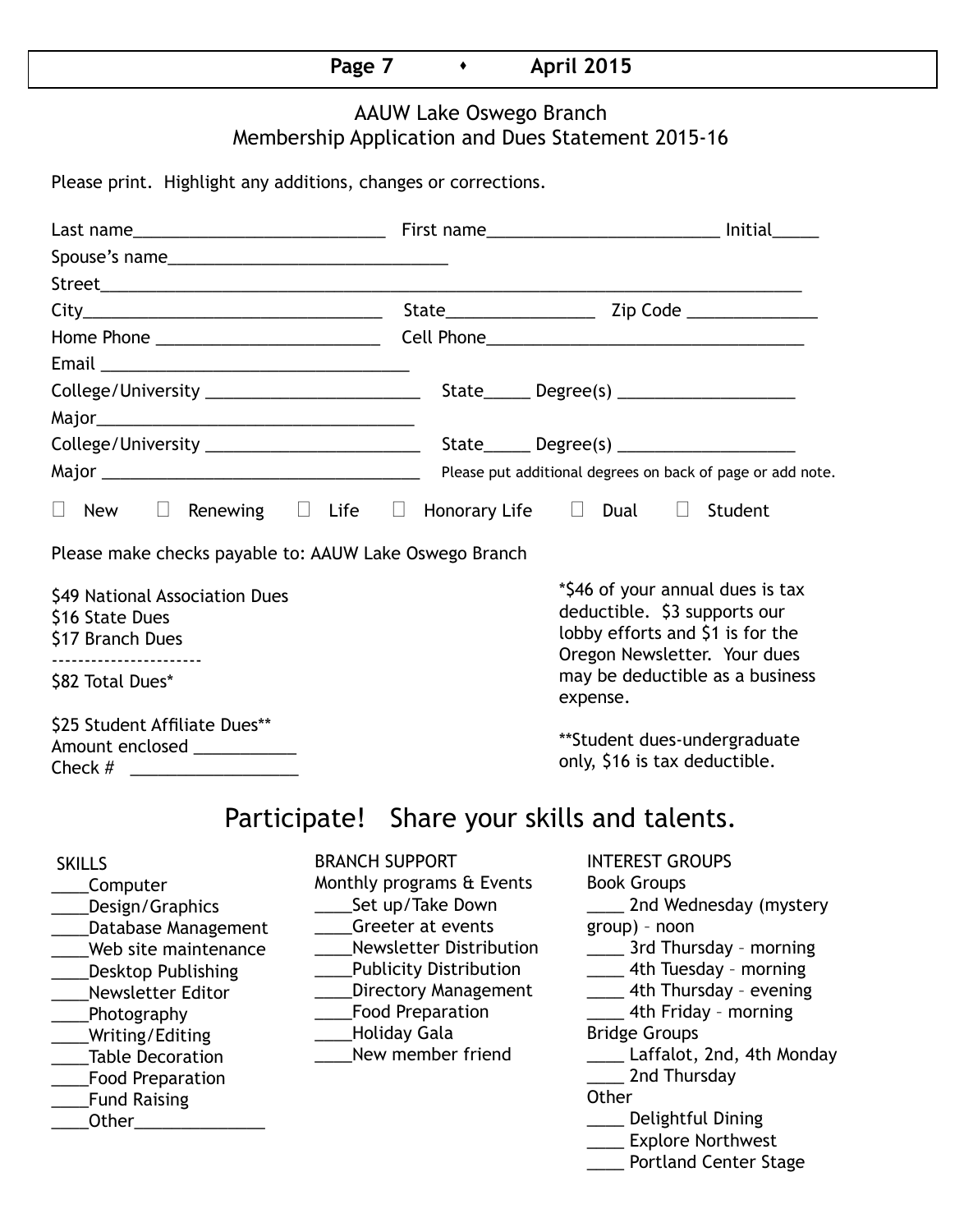

### Welcome to Lake Oswego AAUW Annual Luncheon!

May 9, 2015 - Bugatti's Ristorante 11:15 a.m. – 1:30 p.m.

**Program:** 

Featuring Keynote Speaker Melody Rose, President, Marylhurst University Officer Recognition Induction of New Officers by Co-President Joyce Zook, Oregon AAUW Named Gift Honoree Award

#### **RESERVATION FORM**

\_\_\_\_\_\_\_\_\_\_\_\_\_\_\_\_\_\_\_\_\_\_\_\_\_\_\_\_\_\_\_\_\_\_\_\_\_\_\_\_\_\_\_\_\_\_\_\_\_\_\_\_\_\_\_\_\_\_\_\_\_\_\_\_\_\_\_\_\_\_\_\_\_\_\_\_\_\_\_

**Menu** - (Put a check before one option in each section)

*Insalata (one choice)*

- \_\_\_\_ Misto ~ mesclun, pear, walnuts, Gorgonzola, balsamic vinaigrette
- \_\_\_\_ Spinaci ~ spinach, toasted pine nuts, feta, kalamata olives, vinaigrette

*Primi (one choice)*

- \_\_\_\_ Della Casa ~ artichoke hearts, mushrooms, creamy marinara, fettuccine
- \_\_\_\_ Cheese Ravioli ~ with choice of sauce: marinara, Bolognese, alfredo or creamy pesto
- \_\_\_\_ Gamberetti ~ prawns, pine nuts, green onions, light chili flakes, angel hair, white wine sauce

*Dolce (one choice)*

\_\_\_\_ Mint Chocolate Chip Gelato \_\_\_\_ Strawberry Sorbet

Your Name \_\_\_\_\_\_\_\_\_\_\_\_\_\_\_\_\_\_\_\_\_\_\_\_\_\_\_\_\_\_\_\_\_\_\_\_\_\_\_\_\_\_\_\_\_\_\_\_\_

Guest Name \_\_\_\_\_\_\_\_\_\_\_\_\_\_\_\_\_\_\_\_\_\_\_\_\_\_\_\_\_\_\_\_\_\_\_\_\_\_\_\_\_\_\_\_\_\_\_\_

#### **Make Your Reservation Now!**

Mail this form, with your menu selections, and a check payable to AAUW Lake Oswego, to Anne Redman, AAUW of Lake Oswego, P.O. Box 416, Marylhurst, OR 97036.

*Reservations only accepted with payment, \$28 per person (includes tip!).*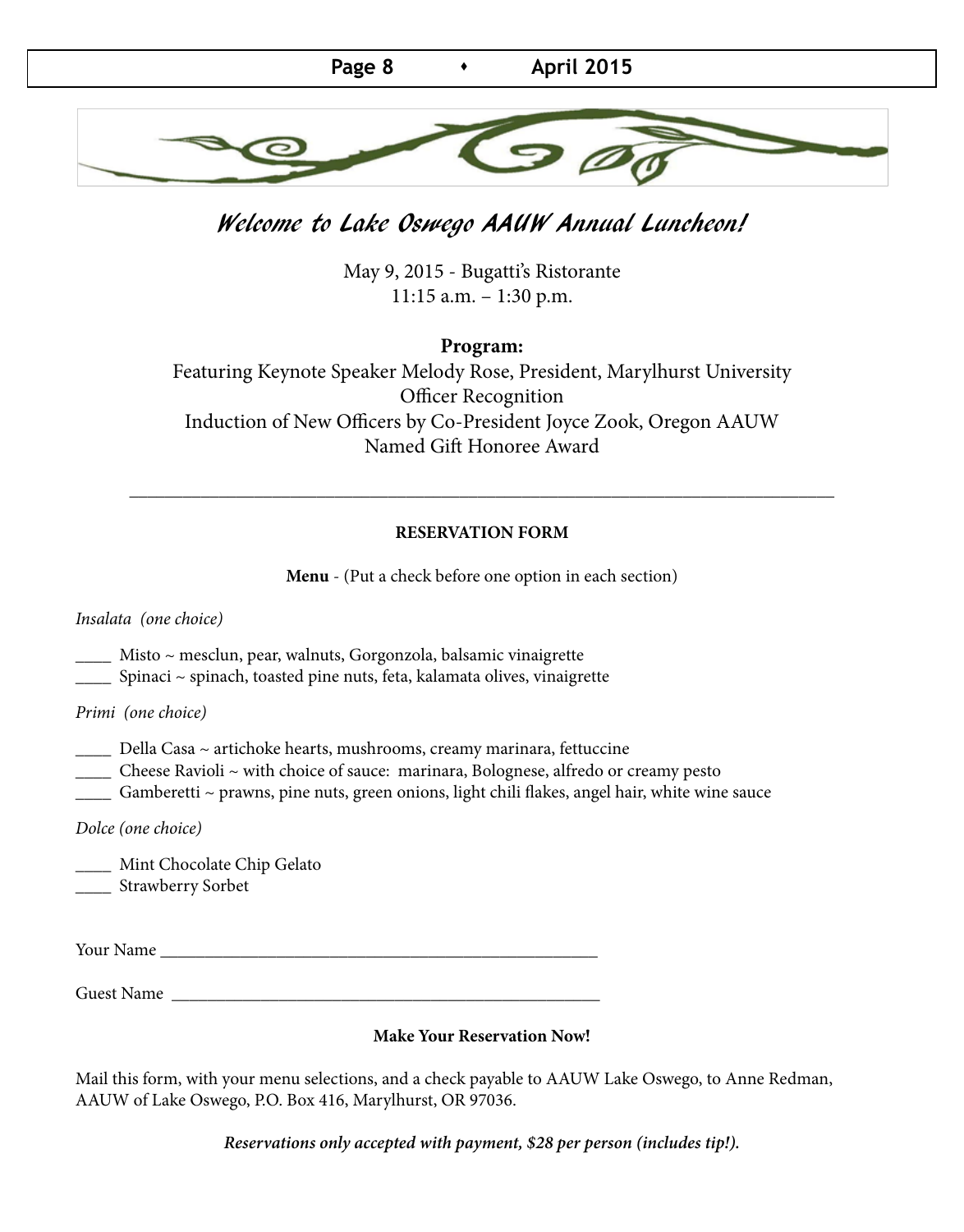#### **Page 9 • April 2014**

### "Holiday" Tea and "Anything" Sale Fundraiser

| When? | April 11, 2015                           |
|-------|------------------------------------------|
| Time? | 11:00 a.m. -- Anything Sale Begins       |
|       | 11:30 a.m. -- Tea/Luncheon               |
|       | Where? Oswego Heritage House             |
|       | (398 10th Street, Lake Oswego)           |
| Cost? | <b>Anything Sale -- Free</b>             |
|       | Tea -- \$18 (please reserve and pre-pay) |
|       |                                          |



You are invited to the "Holiday" Tea and "Anything" Sale, a fundraiser for our annual scholarship fund. Please

invite your family members, friends and potential members to attend. Join in this celebration of friendship while supporting the scholarship fund.

Please contribute items to our Anything Sale. Yes, that's right, we will sell anything you contribute: plants, hand-crafted jewelry, aprons, other sewing projects, jams, cookies, etc. All items should be pre-priced. It will be as varied as your donations make it. Please contact the individuals named below by April 3rd so we can process your donations.

Remember: THIS IS OUR BIG FUNDRAISER FOR THE YEAR. IT BENEFITS THE SCHOLARSHIP FUND. YOUR HELPING HANDS MAKE IT POSSIBLE.

| PARTICIPATION FORM                      |                                                                                                                                                     |
|-----------------------------------------|-----------------------------------------------------------------------------------------------------------------------------------------------------|
|                                         |                                                                                                                                                     |
|                                         |                                                                                                                                                     |
|                                         | I would like to help with: Tea portion______(yes) Please check if you can help.<br>Call Penny Hansen at 503-636-7255 or 971-221-7765 (cell)         |
|                                         | Book donations_____(yes) Please check if you can help.<br>Susan Hornung at 503-635-4893                                                             |
|                                         | Anything Sale Contributions______(yes) Please check if you can help.<br>Call Anne Redman at 503-684-1210 or Stephanie Carter at 971-285-5882 (cell) |
|                                         | RESERVATION FORM (Only accepted with payment of \$18.00 per person -- Reserve by April 7th)                                                         |
| Make checks payable to AAUW Lake Oswego |                                                                                                                                                     |
|                                         | Send to Anne Redman, P.O. Box 416, Marylhurst, OR 97036, telephone 503-684-1210                                                                     |
|                                         |                                                                                                                                                     |
|                                         | Number of attendees @ \$18 _______ Amount enclosed _______________                                                                                  |